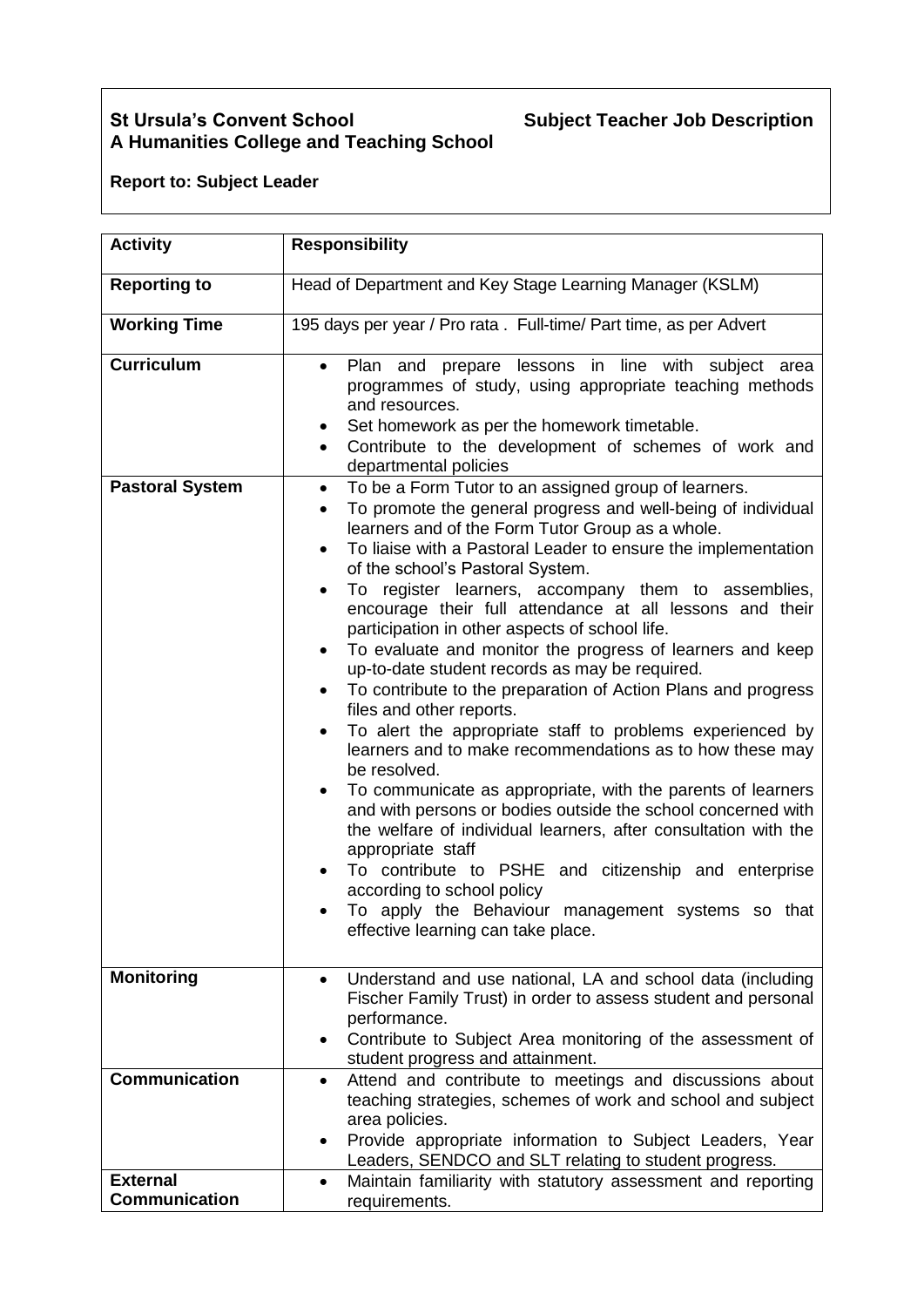|                          | Prepare and present in line with school policy informative<br>reports to parents/carers.                                           |
|--------------------------|------------------------------------------------------------------------------------------------------------------------------------|
|                          | Attend Parents' Evenings and Academic Review days when<br>$\bullet$                                                                |
|                          | necessary.                                                                                                                         |
| <b>Quality Assurance</b> | To help to implement school quality procedures and to<br>$\bullet$                                                                 |
|                          | adhere to those.                                                                                                                   |
|                          | To contribute to the process of monitoring and evaluation of<br>$\bullet$<br>the department in line with agreed school procedures, |
|                          | including evaluation against quality standards<br>and                                                                              |
|                          | performance criteria. To seek/implement modification and                                                                           |
|                          | improvement where required.                                                                                                        |
|                          | To review from time to time methods of teaching and                                                                                |
|                          | programmes of work.<br>To take part, as may be required, in the review, development                                                |
|                          | and management of activities relating to the curriculum,                                                                           |
|                          | organisation and pastoral functions of the school.                                                                                 |
| <b>Management</b>        | To maintain appropriate records and to provide relevant<br>$\bullet$                                                               |
| <b>Information</b>       | accurate and up-to-date information when required                                                                                  |
|                          | To complete the relevant documentation to assist in the<br>$\bullet$<br>tracking of learners.                                      |
|                          | To track student progress and use information to inform<br>$\bullet$                                                               |
|                          | teaching and learning.                                                                                                             |
| <b>Staffing</b>          | Regularly review own Professional Development and identify<br>$\bullet$                                                            |
|                          | training needs                                                                                                                     |
|                          | Take part in Teacher Appraisal arrangements<br>٠<br>Take part in lesson observations to share good practice.<br>$\bullet$          |
|                          | Train as an accredited mentor<br>$\bullet$                                                                                         |
|                          | To assist where appropriate the teaching school<br>$\bullet$                                                                       |
| <b>Marketing and</b>     | To take part in marketing and liaison activities such as Open<br>$\bullet$                                                         |
| Liaison                  | Day, Parents Evenings and liaison events with partner                                                                              |
|                          | schools.                                                                                                                           |
|                          | To contribute to the development of effective subject links<br>with external agencies.                                             |
| <b>Budget/Resources</b>  | Assist Subject Leader to:<br>$\bullet$                                                                                             |
|                          | Identify resource needs                                                                                                            |
|                          | Operate stock control system and an accurate asset                                                                                 |
|                          | register.<br>Maintain an appropriate learning environment with                                                                     |
|                          | effective displays                                                                                                                 |
|                          | Follow agreed Health and Safety and Safeguarding                                                                                   |
|                          | procedures                                                                                                                         |
|                          |                                                                                                                                    |

**Signed ……………………………… Date …………………..**